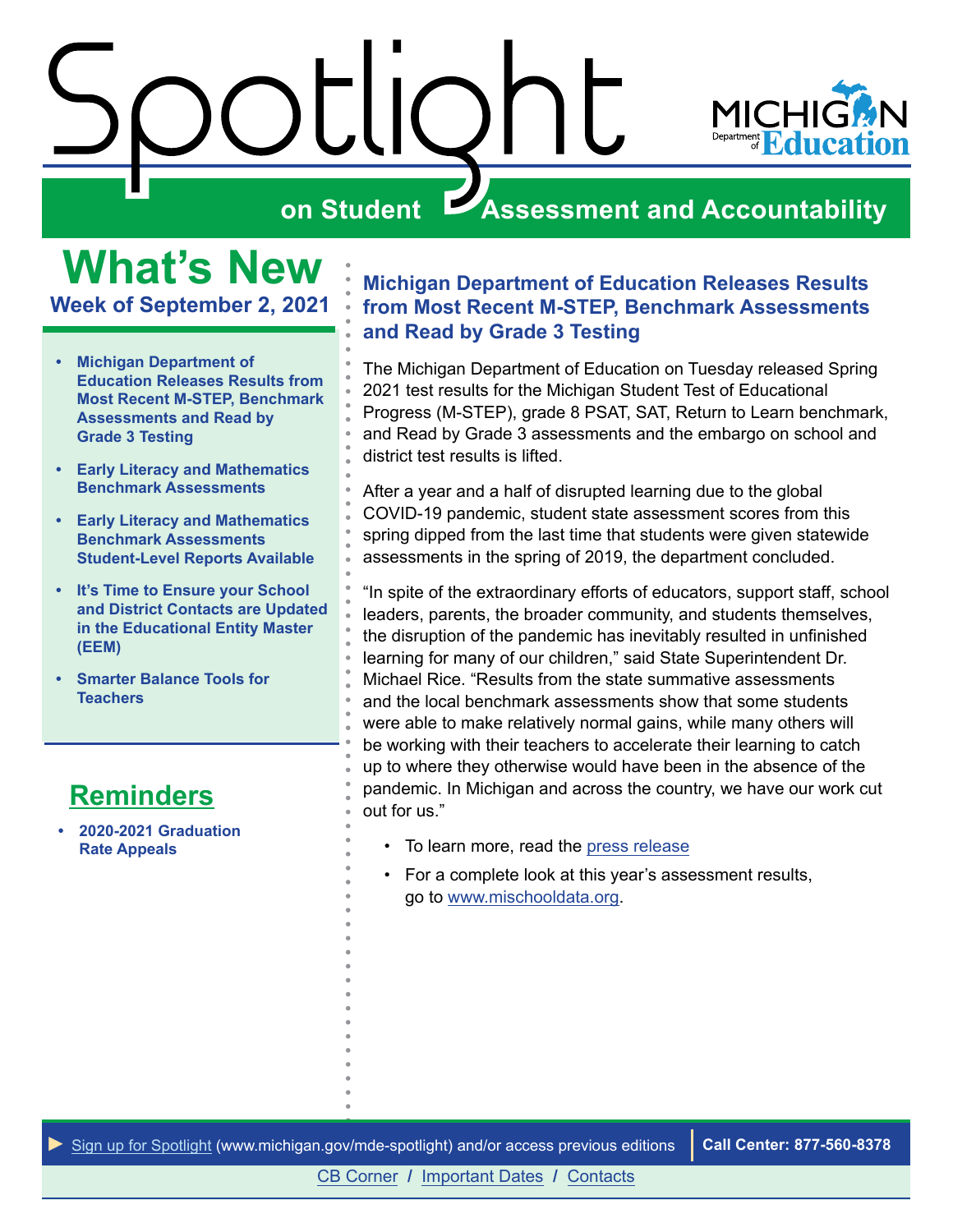#### <span id="page-1-0"></span>**Early Literacy and Mathematics Benchmark Assessments**

Did you know that the Early Literacy and Mathematics Benchmark Assessments from the Michigan Department of Education (MDE) can be used as one of the in[itial assessments](https://www.michigan.gov/documents/mde/17-18_Initial_Assessment_List_560866_7.pdf) for compliance with Michigan's Read by Grade 3 (RBG3) law? From kindergarten through grade 3, students must be administered an initial assessment within the first 30 days of school and three times in the following school year. While other assessments may be used, MDE offers this assessment to districts at no cost.

Early Literacy and Mathematics Benchmark Assessments are offered three times a year (fall, winter, and spring). In Fall 2021, the assessment will be available from August 23 – October 29, 2021 for students in Kindergarten, Grade 1, and Grade 2.

Several MDE resources provide an overview of the Early Literacy and Mathematics Benchmark Assessments. A document titled [What It Is, What It](https://www.michigan.gov/documents/mde/Early_Literacy_and_Mathematics_Benchmark_Assessment_What_it_Is_What_it_Means_and_What_if_Offers_605069_7.pdf)  [Means, What It Offers](https://www.michigan.gov/documents/mde/Early_Literacy_and_Mathematics_Benchmark_Assessment_What_it_Is_What_it_Means_and_What_if_Offers_605069_7.pdf) explains what is on the test and provides an example of what the assessments are like. Another is the [Early Literacy and Mathematics](https://www.youtube.com/watch?v=SAU5ys2nKN4)  [Benchmark Assessments Video](https://www.youtube.com/watch?v=SAU5ys2nKN4). The Te[chnology](https://www.michigan.gov/documents/mde/Technology_Enhanced_Interaction_Samples_454222_7.pdf)  [Enhanced Item Interaction Examples](https://www.michigan.gov/documents/mde/Technology_Enhanced_Interaction_Samples_454222_7.pdf) provides examples of the different types of items students will encounter on the assessment

To prepare students for the online assessments, teachers should give them the opportunity to view the [student tutorial](https://assets.drcedirect.com/States/MI/Tutorials/Student/current/HTML5_EOCEP_MI/index.html) and practice the [Online Tools Training \(OTT\).](https://wbte.drcedirect.com/MI/portals/mi)

#### **Online Resources**

The Office of Educational Assessment and Accountability (OEAA) has developed online resources for students taking state assessments at all grade levels. The resources support the idea that children can learn about online technology as teachers and other educators demonstrate the use of technology (classroom viewing of the student video tutorial, classroom viewing of the OTTs), followed by interaction with the students as they practice with technology (OTTs)

- Student Tutorials are student-narrated videos that introduce teachers and students to the online tests and tools contained in the Early Literacy and Mathematics Benchmark Assessments. The Student Tutorials are designed to be administered in a group setting, such as the classroom, using a projector or other similar resource. The tutorials can be accessed in three different ways:
	- » [Online Tools Training](https://wbte.drcedirect.com/MI/portals/mi)

(https://wbte.drcedirect.com/ MI/portals/mi) – – only the Chrome browser will allow access the tutorials; once at the site, select the yellow DRC INSIGHT Online Assessments Tutorials link at the bottom of the page

- » DRC INSIGHT Online Assessments select the yellow DRC INSIGHT Online Assessments Tutorials link at the bottom of the page
- » [DRC INSIGHT Portal](https://www.drcedirect.com/all/eca-portal-v2-ui/#/login/MI)

(https://www.drcedirect.com/all/ecaportal-v2 ui/#/login/MI) – select the Documents and Training Materials link on the Welcome page, and then the Test Tutorials tab.

*(Continued on next page)*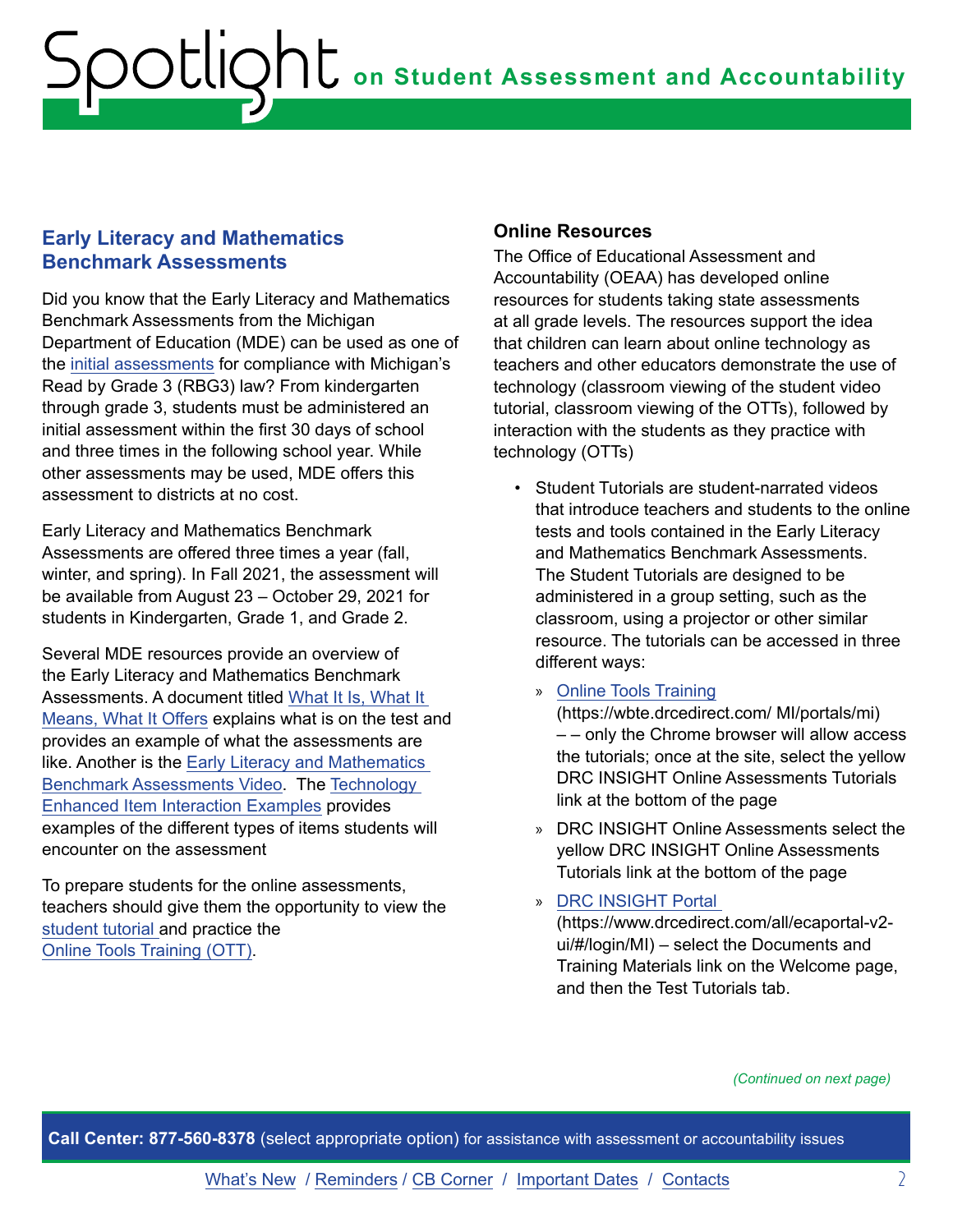- Teachers can access OTTs for students in grades K–2. The sample item sets, embedded within the OTTs, are a select group of English language arts and mathematics items that encompass various kinds of technology-enhanced items (such as matching, drag and drop, hot spots). OTTs offer teachers and students practice in solving grade-level and content-specific test items aligned to Michigan's content standards and in navigating the online test delivery system. It is essential for students to practice the various item types, especially matching and drag and drop items. The OTTs can be accessed in two different ways:
	- » [Online Tools Training](https://wbte.drcedirect.com/MI/portals/mi) (https://wbte.drcedirect. com/MI/portals/mi) – only the Chrome browser will allow access the tutorials; once at the site, select Online Tools Training under the Benchmark Assessments logo
	- » DRC INSIGHT Online Assessments select Online Tools Training under the Benchmark Assessments logo

#### **Recommended Sequence**

The OEAA recommends that classroom teachers introduce online testing to their students by playing the Student Tutorial Video in class, so students can see how the online testing system and tools work. After the Student Tutorial video is shown and discussed in the classroom, teachers can show the Online Tools Training (OTTs) to the entire class (not necessarily on the same day). The students will watch the teacher navigate through the OTTs via a projector or other classroom viewing resource. Then, each student can have hands-on practice with the online Sample Item Sets in the OTTs, ideally using the device they will use during testing.

#### **Where are my students now in relation to grade-level standards?**

Within 48 hours of completed Early Literacy and Mathematics Benchmark tests being submitted, score reports are available on the Dynamic Score Reporting Site (DSRS) through the [OEAA Secure Site](http://www.michigan.gov/oeaa-secure) (www. michigan.gov/oeaa-secure).

New for Fall 2021: Overall content scores are now reported as scale scores, which allows direct and fair comparisons of student performance. Over the 2021- 2022 school year, the Early Literacy and Mathematics Benchmark Assessments are transitioning from reporting raw score (points earned out of points possible) to scale score for the overall content area. Anticipating a more typical, non-pandemic school year, the OEAA expects to work with educators during Summer 2022 to establish performance or achievement levels for these assessments.

The score reports will show what the student knows and can do in relation to the current grade-level standards.

- **Individual Student Report (ISR)** (separated by content area) provides detailed information on individual students in the Content Area Scale Score Summary and the Content Area Domain **Summary**
- **Student Roster** (separated by content area) provides a list of students by Overall Scale Score, Standard Error, Points Earned by assessment category, and domain subtotal by grade, content, domains, and categories
- **Domain Analysis Report** (separated by content area) provides a list of selected students displayed in a Content Area Scale Score Table and Domain Performance Tables

*(Continued on next page)*

**Call Center: 877-560-8378** (select appropriate option) for assistance with assessment or accountability issues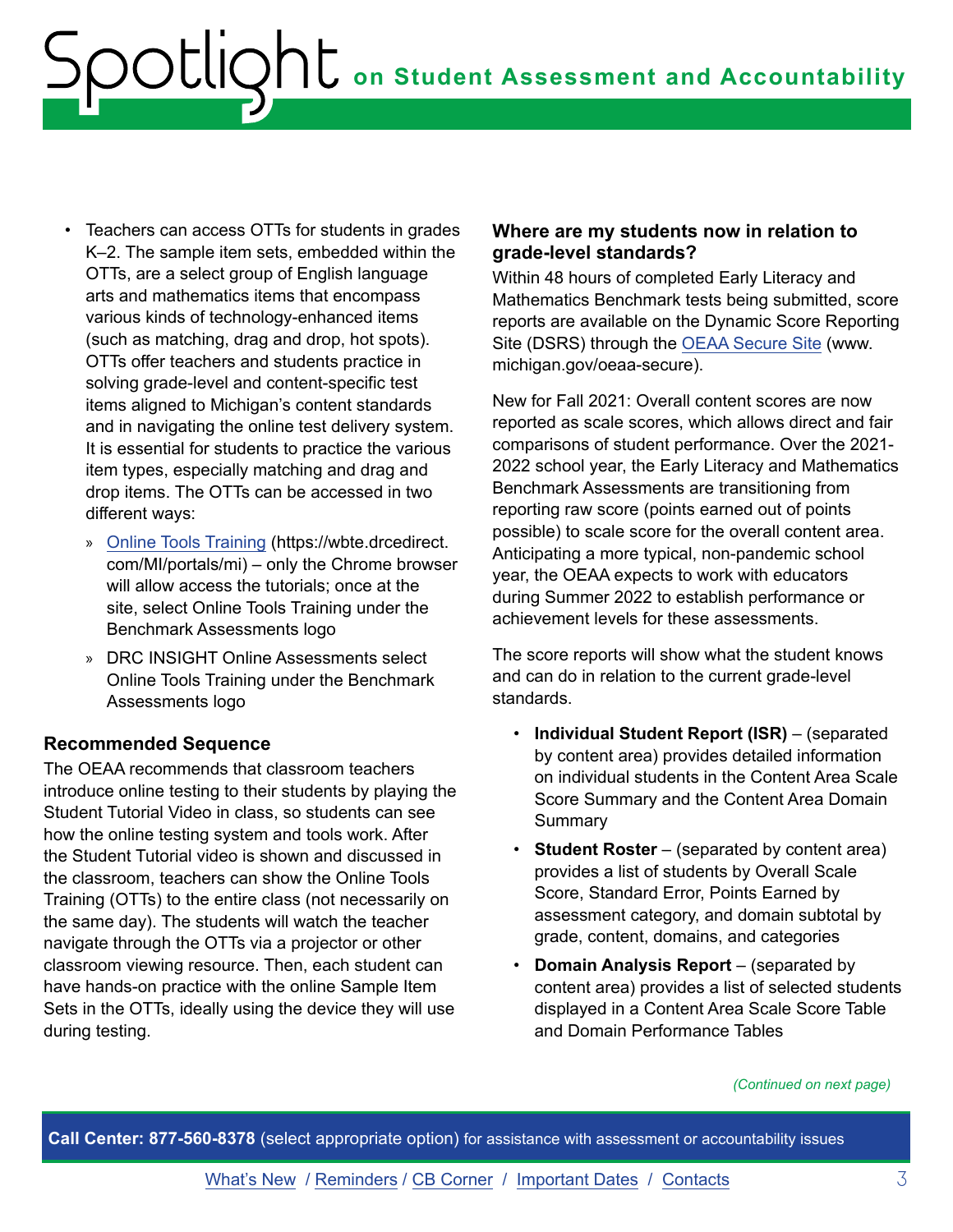<span id="page-3-0"></span>Schools that administered the Early Literacy and Mathematics Benchmark Assessments in Fall, Winter, or Spring 2020-21 can access the previous year's reports to see how well their students mastered the prior grade-level standards.

#### **Early Literacy and Mathematics Benchmark Assessments Student-Level Reports Available**

Early Literacy and Mathematics Benchmark Assessments Student Level Reports for the Fall 2021 administration are now available in the Dynamic Reporting System through the OEAA Secure Site. Reports are available within 48 hours of students completing all portions of a content area test.

Over the 2021-2022 school year, the Early Literacy and Mathematics Benchmark Assessments are transitioning from reporting raw score (points earned out of points possible) to scale score for overall content area reporting. Anticipating a more "typical" school year this year, the Office of Educational Assessment and Accountability expects to work with educators next summer to establish performance or achievement levels for these assessments.

Available reports include:

- **Domain Analysis Report**  Separated by content area, the domain report provides a list of selected students displays a Content Area Scale Score Table and Domain Performance Tables.
- **Individual Student Report** Separated by content area, the ISR provides detailed information on individual students in the Content Area Scale Score Summary and the Content Area Domain Summary. The Content Area Scale Score Summary gives scale score for the overall content area. The Content Area Domain

Summary will show raw scores - that is, points earned out of total points possible - for each domain.

• **Student Roster Report** – Separated by content area, the student roster provides a list of students' Overall Scale Score, Standard Error, Points Earned by assessment category, and domain subtotal. The Student Roster Report CSV export file is currently being updated to include the scale score and standard error and will be available next week.

To view your school or district reports, go to the [OEAA Secure Site](http://www.michigan.gov/oeaa-secure) (www.michigan.gov/oeaa-secure) and select Reports, then Dynamic Score Reports in the drop-down menu. For help in accessing and navigating the Dynamic Score Reporting Site, refer to the Dynamic Score Reporting User Guide, located on the [Early Literacy and Mathematics web page](http://www.michigan.gov/earlylitandmath) (www. michigan.gov/earlylitandmath) under the Reporting section.

#### **It's Time to Ensure School and District Contacts are Updated in the Educational Entity Master (EEM)**

The start of a new school year is the time to take a moment to review your district and school information in the Educational Entity Master (EEM) and to verify that any needed changes or updates have been made. District and school information—including grade levels serviced, addresses, and contacts is pulled from the [EEM](http://www.michigan.gov/eem) (www.michigan.gov/eem) for various Office of Educational Assessment and Accountability (OEAA) Secure Site functions and assessment communications, for both public and nonpublic schools.

*(Continued on next page)*

**Call Center: 877-560-8378** (select appropriate option) for assistance with assessment or accountability issues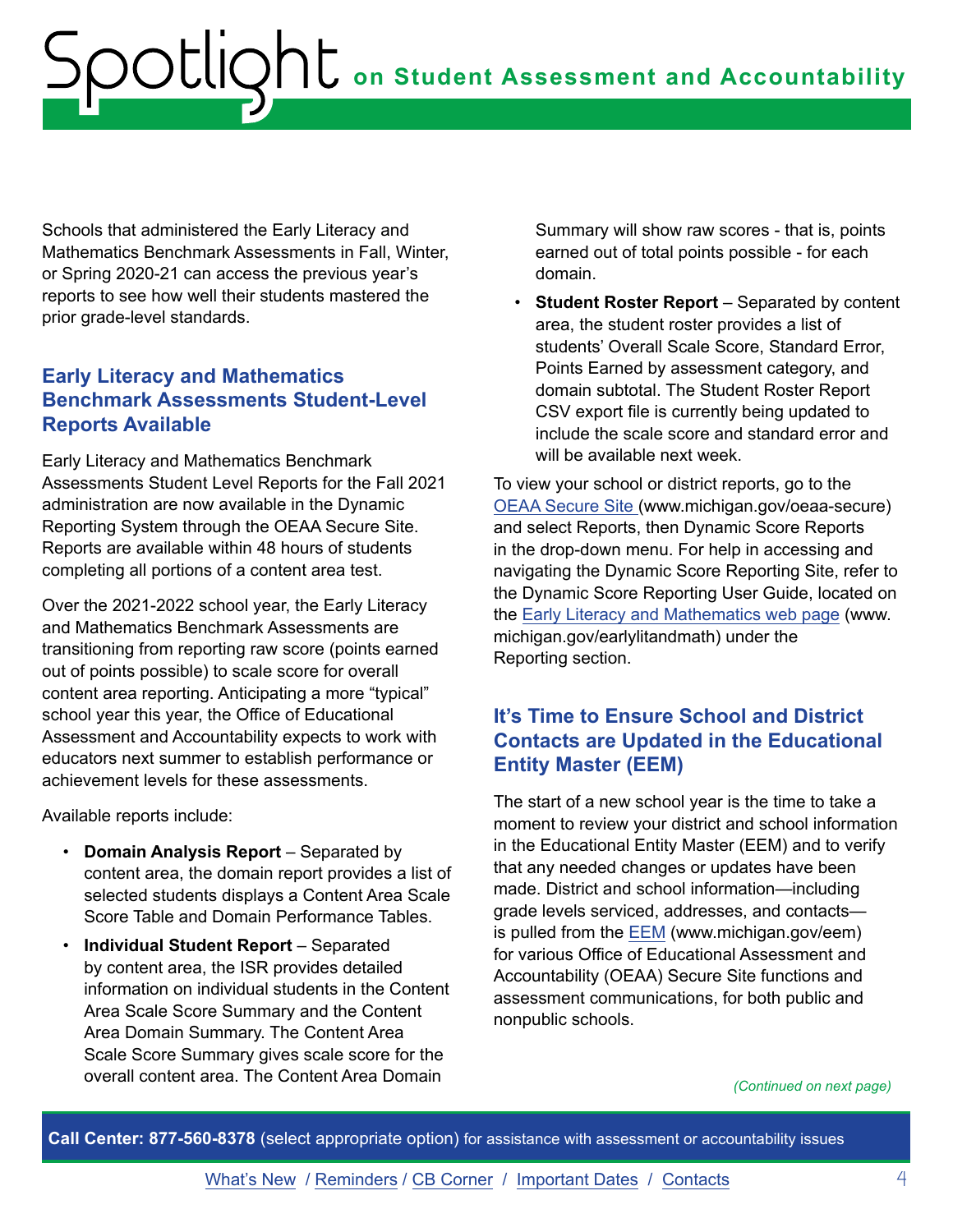It is important to keep this information accurate and up to date. While spring testing may seem a long way off, assessment vendors will begin communicating directly to school and district coordinators in the very near future.

Each public school district has at least one authorized user who can make updates to the EEM for the district and schools within the district. Review your district and school information in the EEM and submit any changes or updates to your authorized district person. Nonpublic schools should contact [nonpublicschools@](mailto:nonpublicschools%40michigan.gov?subject=EEM%20Updates) [michigan.gov](mailto:nonpublicschools%40michigan.gov?subject=EEM%20Updates) or call 517-241-5385 to request updates to the EEM.

To prevent missing critical information from being missed, all updates should be done as soon as possible. Names, telephone numbers, email addresses, and mailing addresses for each contact type must be verified.

Test materials are sent to the address associated with the test coordinator. Expect communications starting in early fall for the College Board assessments (SAT and PSAT), ACT WorkKeys, WIDA, and the Early Literacy and Mathematics Benchmark Assessments. It is especially important to verify the following contact types and make any needed changes in the EEM. Note: While EEM will allow multiple contacts for a single role or contact type, OEAA will use only the most current contact listed.

| <b>Contact Type</b>                                                    | <b>District Level</b> | <b>School Level</b>       |
|------------------------------------------------------------------------|-----------------------|---------------------------|
| Superintendent                                                         | X                     |                           |
| Principal                                                              |                       | $\boldsymbol{\mathsf{x}}$ |
| <b>District Assessment Coordinator</b>                                 | $\mathsf{x}$          |                           |
| Early Literacy and Math Benchmark Coordinator                          | X                     | X                         |
| <b>English Learner Assessment Coordinator</b>                          | $\mathsf{x}$          | $\boldsymbol{\mathsf{x}}$ |
| <b>MI-Access Coordinator</b>                                           | X                     | $\boldsymbol{\mathsf{x}}$ |
| <b>M-STEP Coordinator</b>                                              | $\mathsf{x}$          | $\mathsf{x}$              |
| <b>PSAT Grade 8 Test Coordinator</b>                                   |                       | $\boldsymbol{\mathsf{x}}$ |
| PSAT Grade 8 Backup Coordinator                                        |                       | $\mathsf{x}$              |
| PSAT Grade 8 Services for Students with Disabilities Coordinator       |                       | $\mathsf{x}$              |
| <b>PSAT Grade 9 Test Coordinator</b>                                   |                       | $\mathsf{x}$              |
| <b>PSAT Grade 10 Test Coordinator</b>                                  |                       | $\boldsymbol{\mathsf{x}}$ |
| PSAT Grade 9/10 Backup Coordinator                                     |                       | $\boldsymbol{\mathsf{X}}$ |
| PSAT Grade 9/10 Services for Students with Disabilities Coordinator    |                       | $\mathsf{x}$              |
| <b>SAT Test Coordinator</b>                                            |                       | $\boldsymbol{\mathsf{x}}$ |
| <b>SAT Backup Test Coordinator</b>                                     |                       | $\boldsymbol{\mathsf{x}}$ |
| <b>SAT Services for Students with Disabilities Coordinator</b>         |                       | $\boldsymbol{\mathsf{X}}$ |
| School Accountability Contact (used for accountability communications) | X                     | X                         |
| <b>Technology Director</b>                                             | $\mathsf{x}$          | $\boldsymbol{\mathsf{x}}$ |
| <b>WorkKeys Test Coordinator</b>                                       |                       | X                         |

*(Continued on next page)*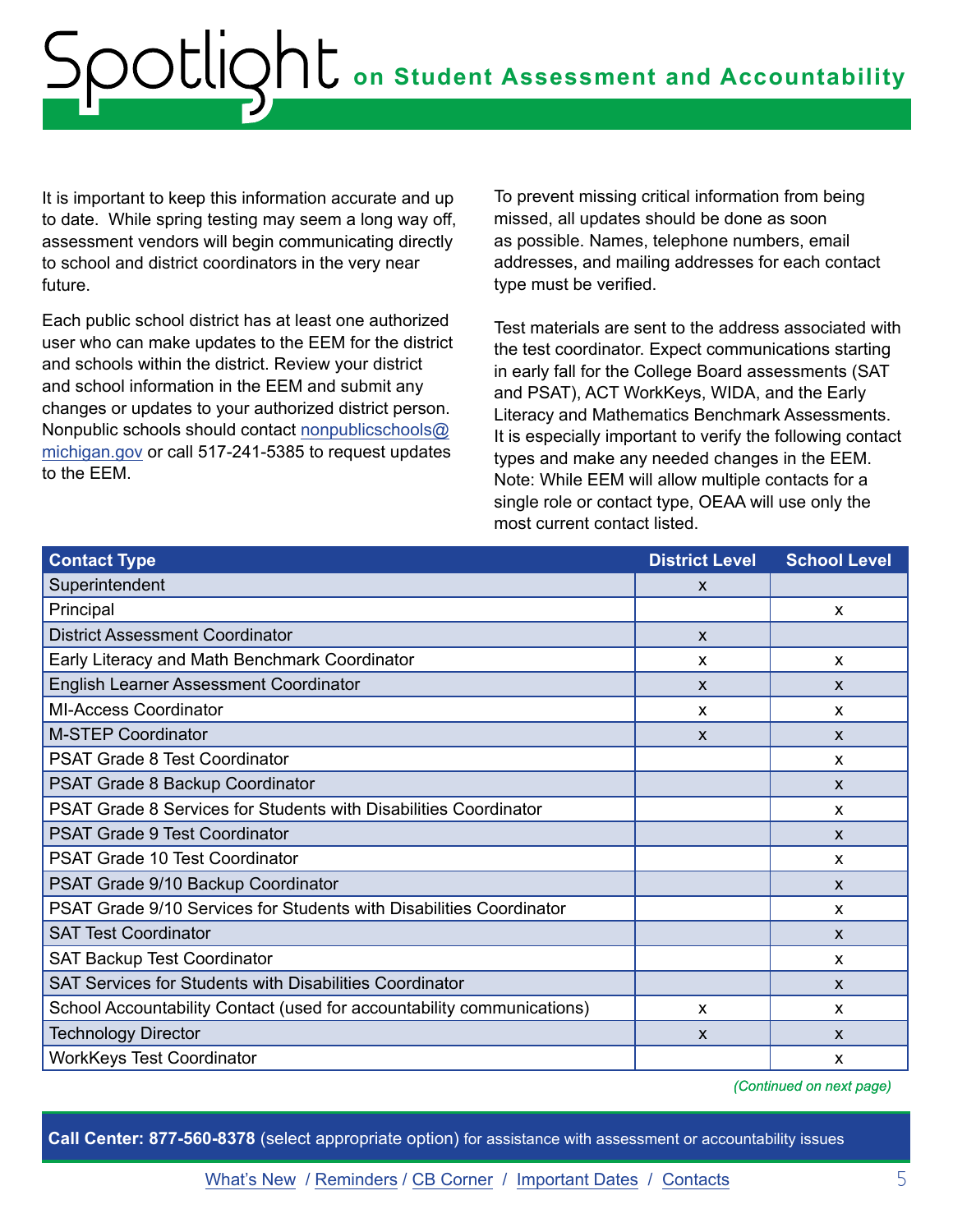<span id="page-5-0"></span>If you do not know who your authorized EEM user is and you are a user of the [OEAA Secure Site](http://www.michigan.gov/oeaa-secure) (www. michigan.gov/oeaa-secure), you can locate the name and contact information on the District and School Contact page of the Secure Site. The contact types listed are also available on the District and School Contact page. However, the page does not contain addresses for the contact types, which is important information and must be verified directly in the EEM.

If you are not familiar with the EEM and how to access the district or school information to verify, you can view a [short video](https://www.youtube.com/watch?v=LpvZyYzzSxo) (https://youtu.be/LpvZyYzzSxo) on YouTube.

#### **Smarter Balance Tools for Teachers**

Smarter Balance's Tools for Teachers digital platform is a rich resource created by teachers with materials, activities, and lessons that can be used to improve student learning. Resources within Tools for Teachers include strategies for instruction, accessibility, formative assessment, professional learning, and more. The tools can easily be filtered by resource type, grade, subject (English language arts or mathematics), claim, target, and content standard.

Michigan educators need a DRC INSIGHT Portal account to access Tools for Teachers through the DRC INSIGHT Portal. All users with access will be automatically assigned to the 2021–2022 Smarter Balanced Interim Assessments within the DRC INSIGHT Portal based on the previous year's Smarter Balanced Interim Assessments. Sites then have the flexibility to add additional users with the Tools for Teachers permission to the DRC INSIGHT Portal.

Users with the Tools for Teachers permission can access Tools for Teachers by signing into their DRC INSIGHT Portal account and selecting the My Applications > Tools for Teachers link. The user will be automatically directed to the Tools for Teachers home page.

Tools for Teachers Resources:

- [What Is Tools for Teachers?](https://www.youtube.com/watch?v=YI6bM_3qCos&feature=youtu.be) (https://youtu.be/ YI6bM\_3qCos)
- [Tools for Teachers—Demonstration](https://www.youtube.com/watch?v=jPSTH7vM37s) (https:// youtu.be/jPSTH7vM37s

For more information on using the Smarter Balanced Interim Assessments or Tools for Teachers, contact Christi Linton at [clinton@datarecognitioncorp.com](mailto:clinton%40datarecognitioncorp.com?subject=Tools%20for%20Teachers) or Ryan Nelson at [rnelson@datarecognitioncorp.com](mailto:rnelson%40datarecognitioncorp.com?subject=Tools%20for%20Teachers).

**Call Center: 877-560-8378** (select appropriate option) for assistance with assessment or accountability issues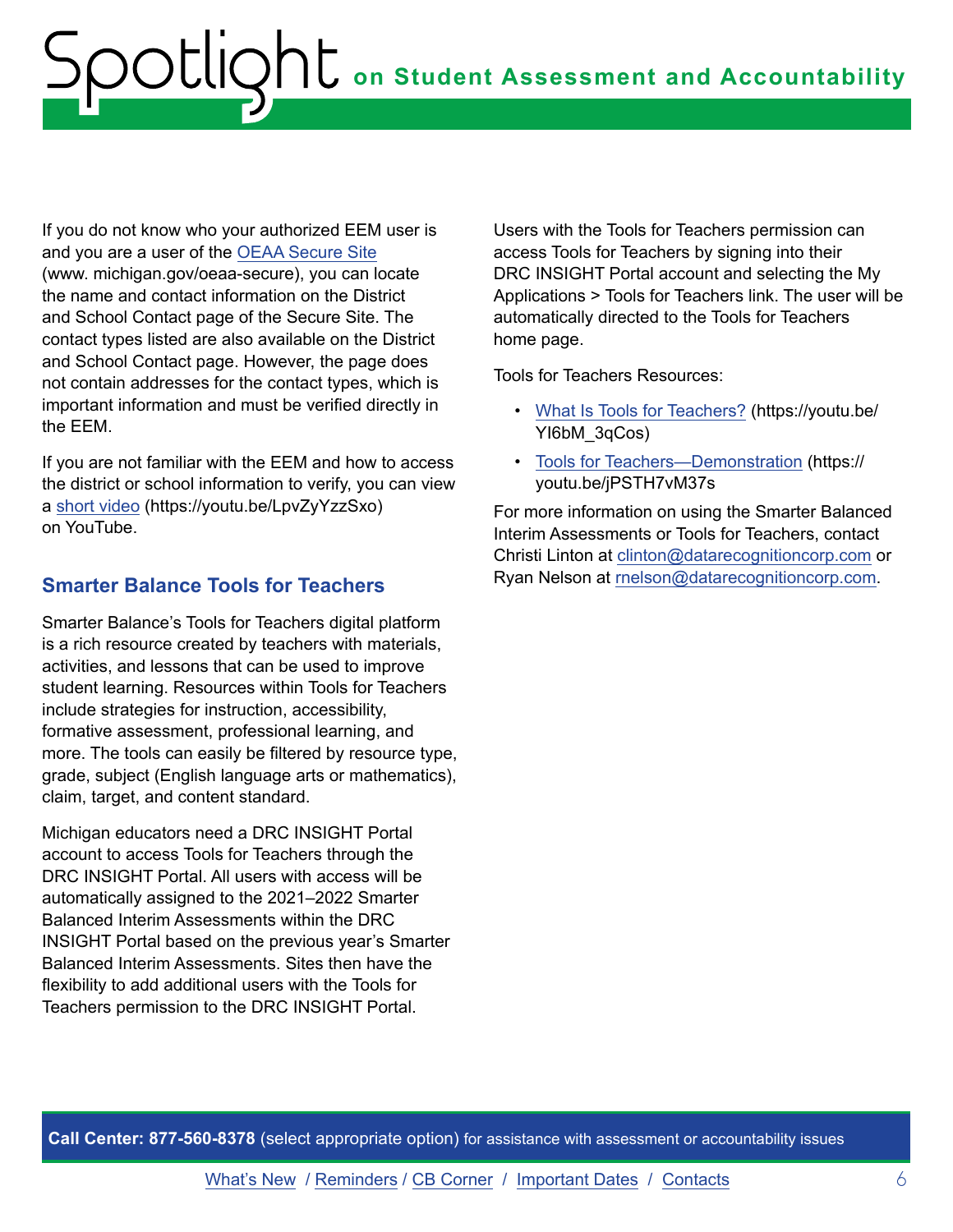<span id="page-6-1"></span><span id="page-6-0"></span>

#### **2020-2021 Graduation Rate Appeals Window**

The Center for Educational Performance and Information (CEPI) has opened the 2020-2021 Graduation Rate Appeals Window in the Michigan Student Data System (MSDS). Appealable Graduation Rates were published in the Graduation and Dropout (GAD) application on August 2, 2021.

CEPI sent communication to all schools and districts; however, we are following up on that communication to stress the importance of ensuring graduation rate data are carefully reviewed and that any necessary corrections are made now.

Graduation rates are an important part of accountability calculations. If you have not already done so, take advantage of the opportunity to review and potentially appeal your graduation rate data for the 2020-2021 school year. During the appeals window, you can report end-of-summer graduates, submit cohort year changes, update exit status, and request unique identification code (UIC) linking.

#### **Graduation rates can only be appealed during the graduate rate appeals window in the MSDS through September 15, 2021.**

It is imperative that you review your graduation rate data during the appeals window; these data will impact 2021-2022 accountability results. While we are fully committed to ensuring accurate data in graduation rate reporting, we must also meet certain reporting deadlines that do not allow us to change data after the graduation rate appeals window has closed. Take time to review these data now to ensure your school and district graduation rates are accurate.

For the most up-to-date information on the appeals window, visit the [CEPI MSDS Graduation and Dropout](http://www.michigan.gov/cepi/0,1607,7-113-986_50502_56418---,00.html)  [Information web page](http://www.michigan.gov/cepi/0,1607,7-113-986_50502_56418---,00.html). This webpage includes numerous user support materials, including a user guide, frequently asked questions, and a summary of district action needed.

If you have any questions, send an email message to CEPI customer support at [CEPI@michigan.gov.](mailto:CEPI%40michigan.gov?subject=) Include your name, telephone number (including area code and extension), and school/district name along with your message.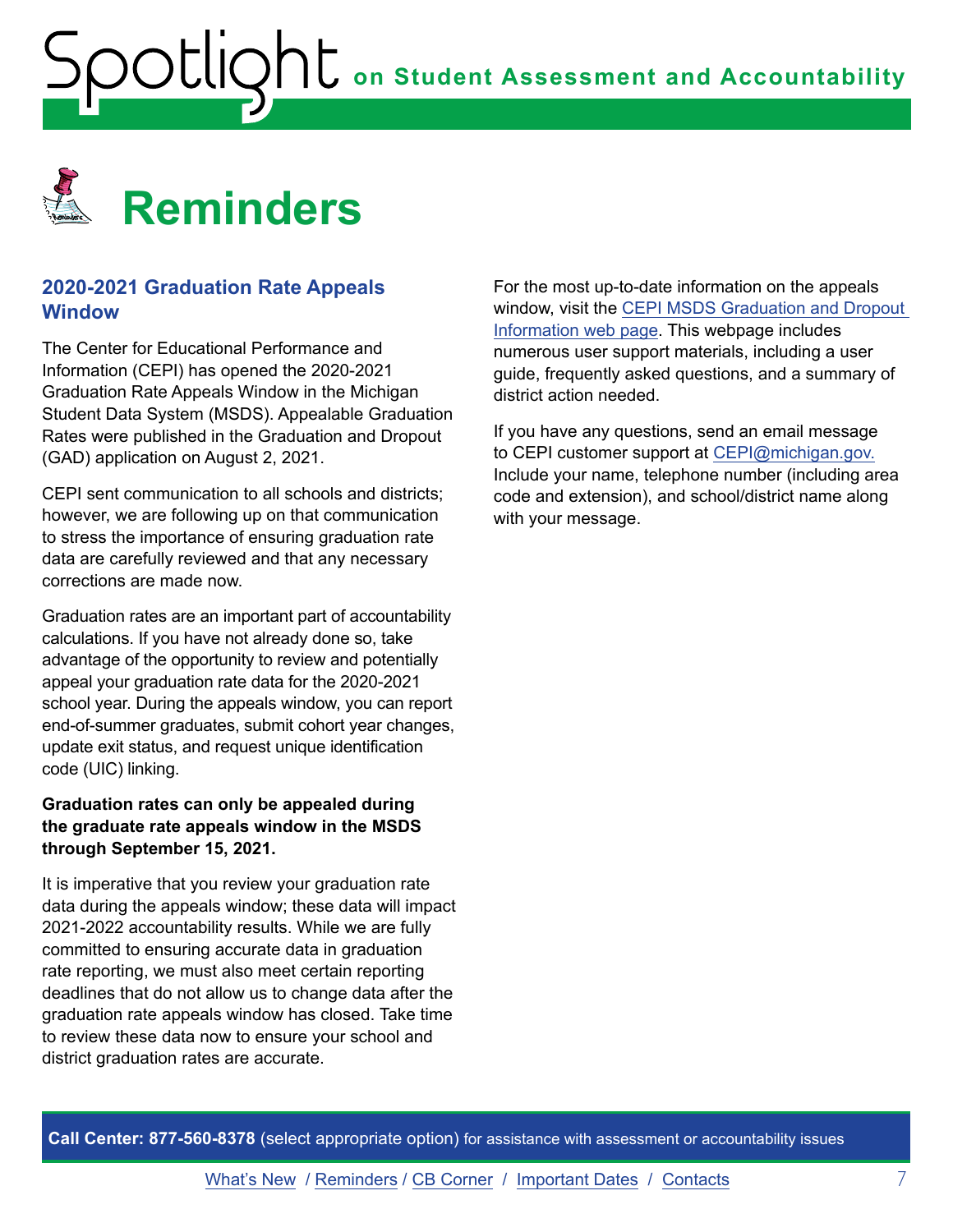# <span id="page-7-0"></span>CB

*Information on SAT*®*, PSAT*™ *8/9, and PSAT*™*10 provided by the College Board*

#### **Questions about Fall SAT, PSAT 8/9, or PSAT 10?**

- Call the Michigan Educator Hotline: 866-870-3127 (select Option 1)
- Email: [michiganadministratorsupport@](mailto:michiganadministratorsupport%40collegeboard.org?subject=) [collegeboard.org](mailto:michiganadministratorsupport%40collegeboard.org?subject=)

## **WHAT'S NEW**

#### **College Board Fall 2021 Assessment Webinars Available Online**

College Board conducted webinars this week about the Fall 2021 ordering process through local intermediate school districts and Michigan Virtual University. Recordings of this webinar will be posted to the MDE websites ([www.michigan.gov/mme](http://) and [www.michigan.gov/psat\)](http://www.michigan.gov/psat) by September 10, 2021.

## **REMINDERS**

#### **Important Information Regarding the Fall 2021 SAT, PSAT/NMSQT Assessments**

The accommodations deadline for Fall 2021 SAT and PSAT/NMSQT was August 24. Submission by the deadline guaranteed a review by the October test dates if documentation was required to be submitted. As a reminder, the SSD Online site remains open. If you missed the deadline, you can submit your request as soon as possible. Your request may go through the school verification processes and be approved within a few days, depending on the request being made.

NOTE: The test ordering site will not indicate that the Michigan Department of Education will be paying for the assessments this fall. More information will be available soon about the invoicing process.

Schools must have a Level 2 AI Code to order assessments in the College Board test ordering site. If you are receiving an error indicating you cannot order assessments, it is because your school only has a Level 1 AI Code.

The quickest way to convert your Level 1 AI Code to a Level 2 AI Code is to complete the [online form](https://aiform.cds-prod.collegeboard.org/) (https://aiform.cds-prod.collegeboard.org). The process usually takes approximately five days.

- All Fall 2021 assessments must be ordered in the [College Board Test Ordering Site](http://ordering.collegeboard.org) (http://ordering. collegeboard.org)**. Do not order assessments for Spring 2022 in the Test Ordering Site**.
- PSAT 8/9 can be administered digitally or in the paper/pencil mode. PSAT/NMSQT and SAT are paper/pencil only assessments.
- Cohorts of students can be flexibly scheduled for testing on any of the available test dates for PSAT 8/9 and SAT School Day.
- Schools can choose two of the three designated testing dates to administer PSAT/NMSQT. However, if schools want to offer the Saturday option, they must also offer one of the other weekday options.
- Students in grades 10 and 11 can take the PSAT/ NMSQT in the same testing room, if necessary.

*(Continued on next page)*

**Call Center: 877-560-8378** (select appropriate option) for assistance with assessment or accountability issues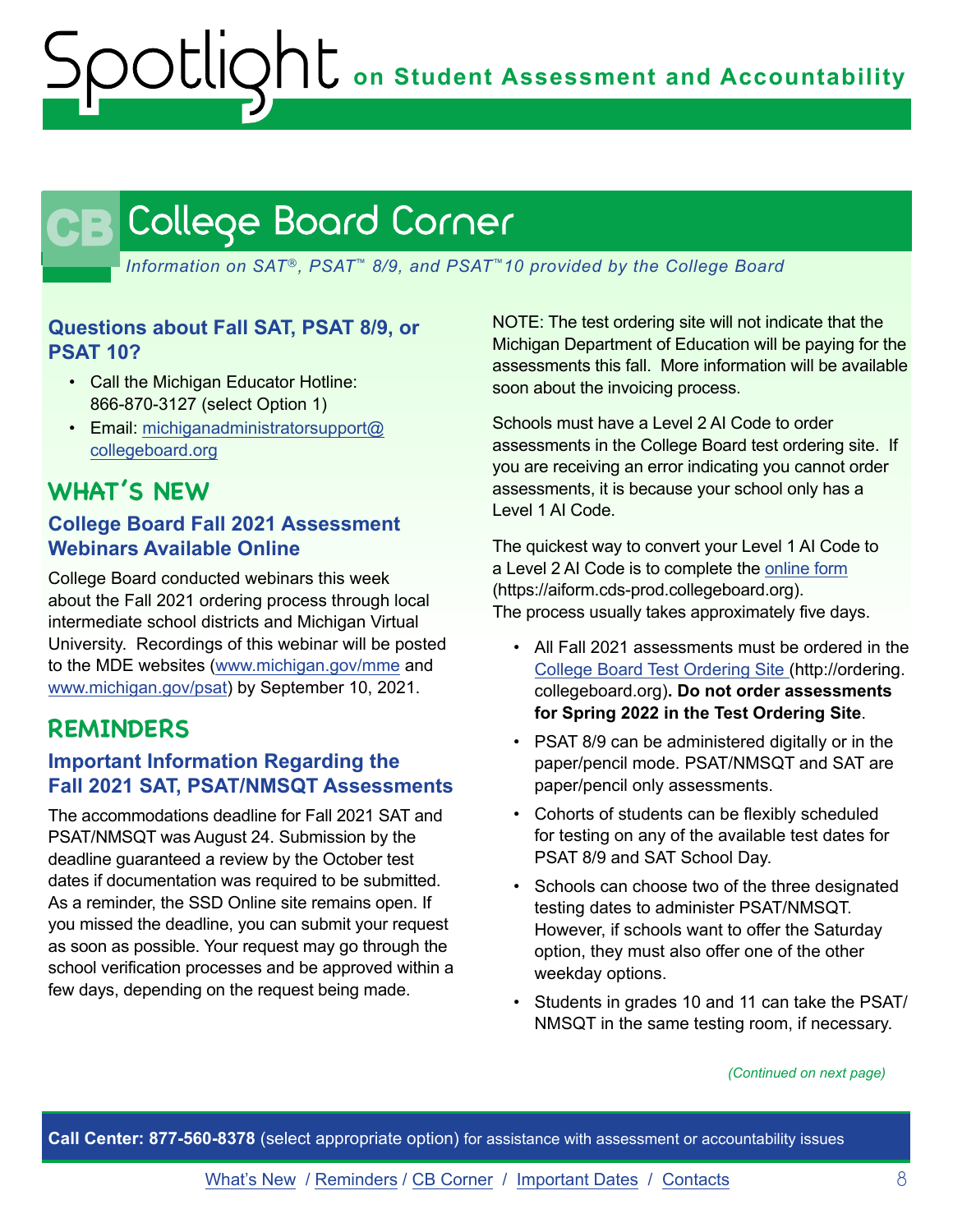

- Schools can start testing earlier and/or later in the day than usual and split their students into different testing groups on a single day. All testing must start before the first group to test completes testing. In other words, no group of students can begin testing after another group has completed the test.
- All SAT test books must be returned to the College Board.
- PSAT/NMSQT test books administered on Saturday, October 16 must be returned to College Board.
- All other test books can be securely stored and returned to students when scores are released.
- College Board does not approve accommodations for PSAT 8/9 in the fall. Desired accommodations can be ordered and administered, as needed, by the school. Approvals are required in SSD Online for testing in Spring 2022.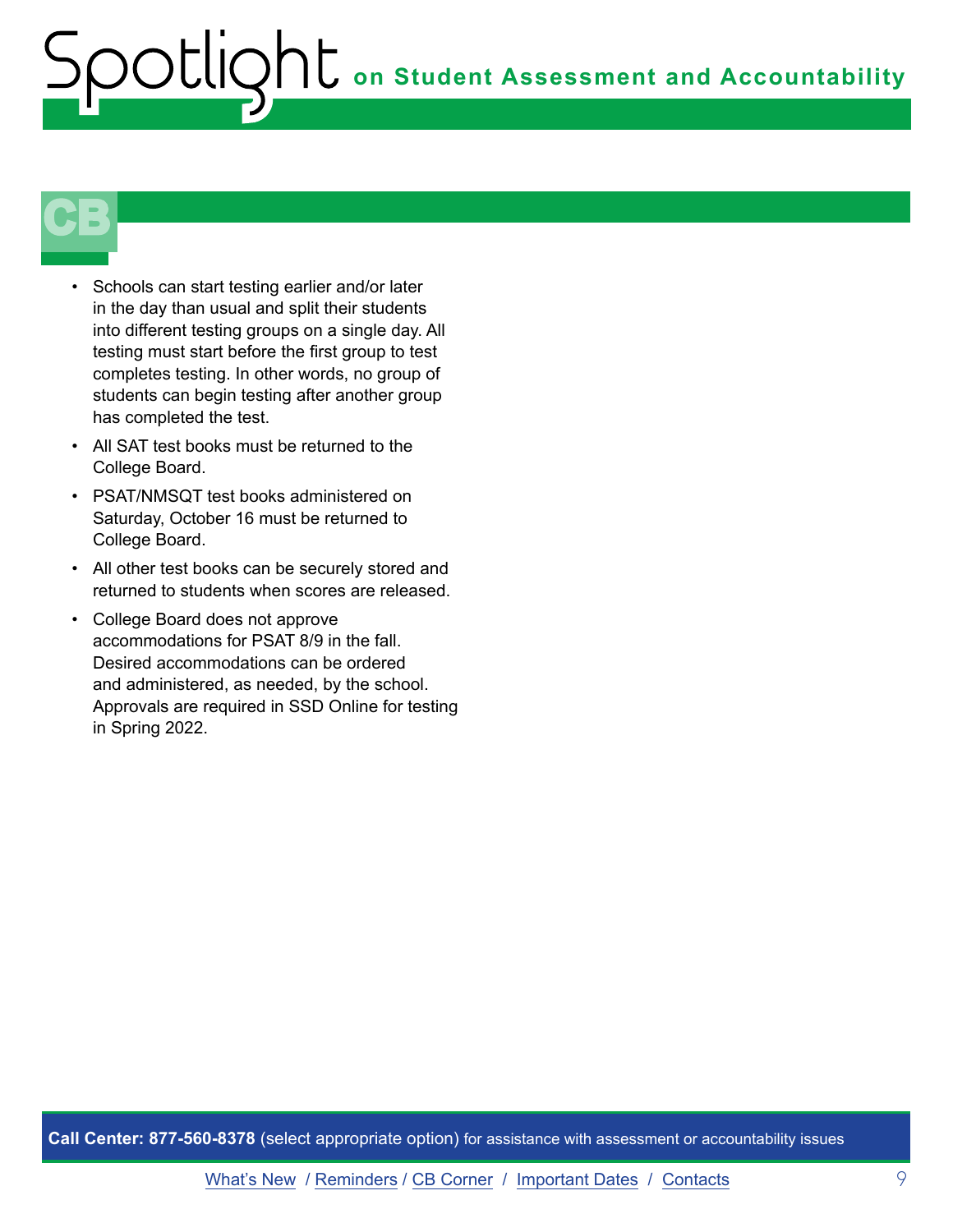# <span id="page-9-0"></span>**Important Dates**

## **September 2021**

#### **Early Literacy and Mathematics**

#### **Now – October 28, 2021**

• Pre-Identification of students in the OEAA Secure Site for **Early Literacy and Mathematics Benchmark Assessments (K-2)** 

#### **Early Literacy and Mathematics**

#### **Now – October 29, 2021**

• **Early Literacy and Mathematics Benchmark Assessments (K-2)** Fall 2020 testing window

**Call Center: 877-560-8378** (select appropriate option) for assistance with assessment or accountability issues

 $\Gamma$ 

5

 $12$ 

6

13

Thu

Wed